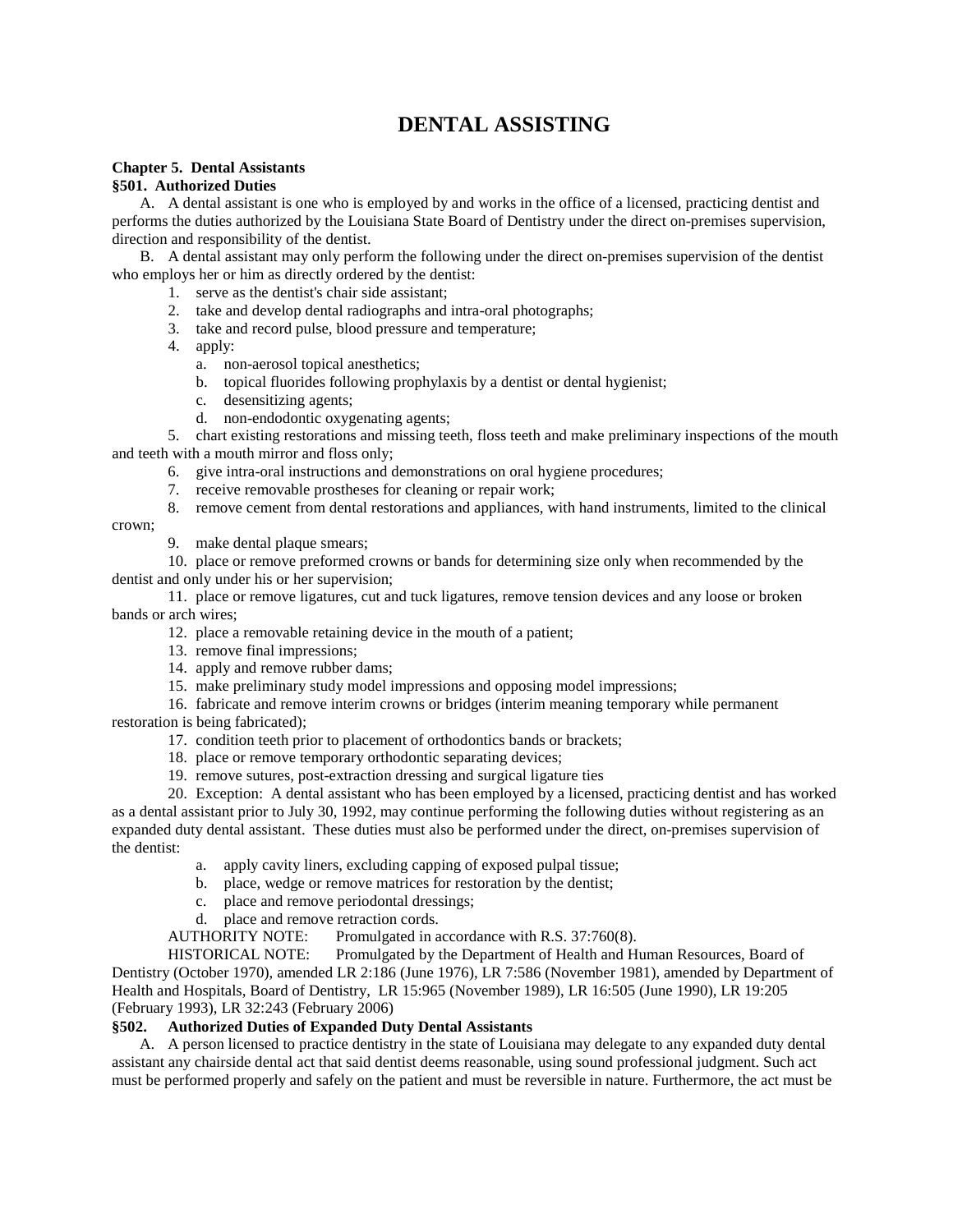under the direct supervision of the treating dentist. However, a dentist may not delegate to an expanded duty dental assistant:

1. periodontal screening and probing, or subgingival exploration for hard and soft deposits and sulcular irrigations;

2. the removal of calculus, deposits or accretions from the natural and restored surfaces of teeth or dental implants in the human mouth using hand, ultrasonic, sonic, or air polishing instruments;

3. root planing or the smoothing and polishing of roughened root surfaces using hand, ultrasonic, or sonic instruments;

4. placement and removal of antimicrobial agents;

5. comprehensive examination or diagnosis and treatment planning;

6. a surgical or cutting procedure on hard or soft tissue including laser and micro abrasion reduction of tooth material;

7. the prescription of a drug, medication, or work authorization;

8. the taking of an impression for a final fixed or removable restoration or prosthesis;

9. the final placement and intraoral adjustment of a fixed appliance;

10. the final placement and intraoral or extraoral adjustment of a removable appliance;

11. the making of any intraoral occlusal adjustment;

12. the performance of direct pulp capping or pulpotomy;

13. the placement or finishing of any final restoration;

14. the final placement of orthodontic bands or brackets except in indirect bonding procedures in which the dentist has either performed the final placement of the brackets on the model or when the dentist has written a detailed prescription to the laboratory for placement of the bracket;

15. the administration of a local anesthetic, parenteral, intravenous (IV), inhalation sedative agent or any general anesthetic agent.

B. The delegating dentist shall remain responsible for any dental act performed by an expanded duty dental assistant.

C. Certified expanded duty dental assistants may not hold themselves out to the public as authorized to practice dentistry or dental hygiene.

AUTHORITY NOTE: Promulgated in accordance with R.S. 37:760(8).

HISTORICAL NOTE: Promulgated by the Department of Health and Hospitals, Board of Dentistry, LR 19:205 (February 1993), amended LR 21:569 (June 1995), LR 22:1217 (December 1996), LR 24:1115 (June 1998), LR 25:1476 (August 1999), LR 26:1612 (August 2000), repromulgated, LR 27:1894 (November 2001).

# **§503. Guide to Curriculum Development for Expanded Duty Dental Assistants**

A. Cognitive Objectives. Before becoming registered to perform expanded duty dental assistant functions, dental assistants should be tested on the reasons for doing these procedures, the criteria for correct performance of these procedures, and the effects of improper performance of these procedures. The dental assistant shall be familiar with the state Dental Practice Act and the rules and regulations governing dental auxiliaries. This testing shall be included within at least 30 hours of instruction.

B. The following is a model outline for the expanded duty dental assistant course. The hours are to be allocated by the instructor in accordance with current law:

1. introduction: what is an expanded duty dental assistant?;

2. jurisprudence: legal duties of auxiliaries; limitation of auxiliary services; responsibility of dentists for all service provided under dentist's supervision; responsibility of auxiliaries to perform only those functions that are legally delegated; penalties for violation of Dental Practice Act; and mechanism to report to the board violations of dentists and/or auxiliaries;

3. infection control and prevention of disease transmission; dental assistants' responsibilities in upholding universal barrier techniques; and OSHA rules;

4. handling dental emergencies;

5. charting;

6. oral anatomy; morphology of the teeth; and medical and dental history for the dentist's review (vital signs, drug evaluation, medical laboratory reports, ascertaining the patient's chief dental problem);

7. overview of dental materials: cavity liners, temporary crown materials, periodontal dressings, post-surgical packs and acid-etch materials;

8. coronal polishing: rationale, materials, techniques and contraindications;

9. lab on coronal polishing and performance evaluation; half of the lab period shall be spent practicing on typodonts while the second half shall be spent practicing on partners;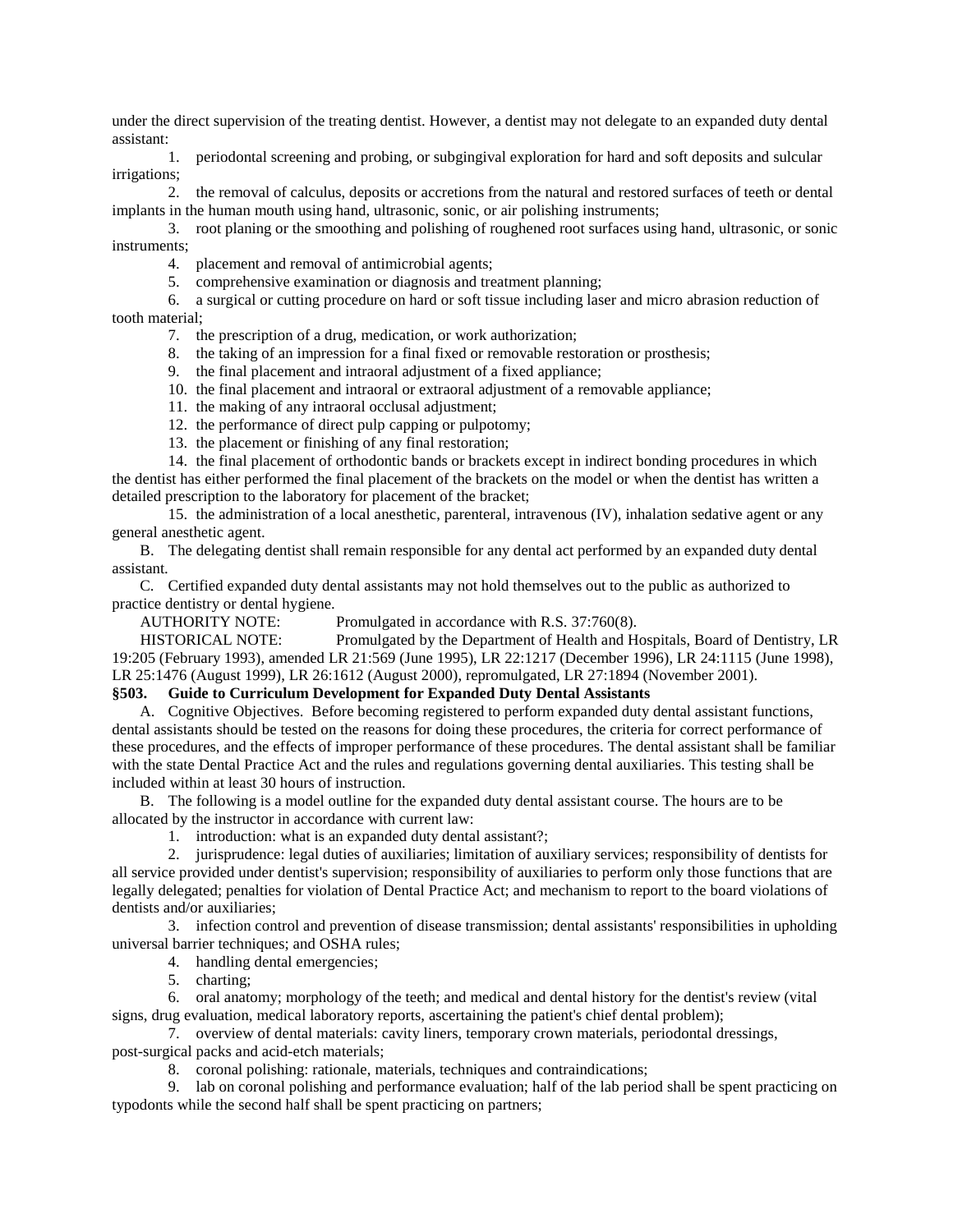10. lecture on use of gingival retraction cords; types of cords placement; and removal of cords;

11. lab on placement and removal of retraction cords; and performance evaluation-lab period shall be practicing on mannequins;

12. lab on placement of cavity liners; placement of temporary restorations; fabrications and placement of temporary crowns; placement of periodontal dressings; placement of post-surgical packs; performance of acid-etch techniques; placement and removal of wedges and matrices; and performance evaluation;

13. lecture on monitoring nitrous oxide/oxygen  $(N<sub>2</sub>0/0<sub>2</sub>)$  sedation;

14. Cardiopulmonary Resuscitation Course "C," Basic Life Support for Health Care Providers as defined by the American Heart Association or the Red Cross Professional Rescue Course; this course may count for three hours of instruction provided this course has been successfully completed within six months prior to certification;

15. clinical exam instructions;

16. clinical and written exams;

17. lecture on the placement of pit and fissure sealants;

18. Lab on placement of pit and fissure sealant; performance evaluation lab shall be practicing on typodonts.

C. All applicants for expanded duty dental assistant certificate confirmation must successfully complete a course in x-ray function and safety approved by the Louisiana State Board of Dentistry. Any dental assistant who may have been grandfathered in 1984 with the amendment to R.S. 37:792 must still take a radiology course as described herein in order to seek the certificate confirmation as an expanded duty dental assistant.

AUTHORITY NOTE: Promulgated in accordance with R. S. 37:760(8).

HISTORICAL NOTE: Promulgated by the Department of Health and Hospitals, Board of Dentistry, LR 19:205 (February 1993), amended LR 22:22 (January 1996), LR 24:1115 (June 1998), LR 26:1613 (August 2000), repromulgated, LR 27:1894 (November 2001).

## **§504. Authorized Providers of Instruction for Expanded Duty Dental Assistant Courses**

A. Louisiana State University School of Dentistry and University of Louisiana at Monroe School of Dental Hygiene; or

B. Louisiana state schools of allied health science including vocational technical schools in affiliation with Louisiana State University School of Dentistry and University of Louisiana Monroe School of Dental Hygiene; or

C. Designated dentists, and/or dental hygienists, and/or EDDAs under the direction of the institutions listed in §504.A and B provided they have been legally trained to serve as instructors and have had a minimum of five years experience as a dental assistant;

D. The board reserves the right to randomly monitor any and all courses given under Chapter 5.

AUTHORITY NOTE: Promulgated in accordance with R. S. 37:760(8).

HISTORICAL NOTE: Promulgated by the Department of Health and Hospitals, Board of Dentistry, LR 19:205 (February 1993), amended LR 25:510 (March 1999), LR 28:1778 (August 2002).

#### **§505. Expanded Duty Dental Assistant Certificate Confirmation Fee and Reconfirmations**

A. Expanded duty dental assistants shall be charged an initial certification confirmation fee. A certificate reconfirmation fee shall be renewed no more than once in every three calendar years. Said fees shall be determined according to Chapter 4 of these rules.

B. All expanded duty dental assistants are required to display their certificate confirmations in a conspicuous place to be seen by all patients seen by the expanded duty dental assistant.

AUTHORITY NOTE: Promulgated in accordance with R.S. 37:760(8).<br>HISTORICAL NOTE: Promulgated by the Department of Health and H

Promulgated by the Department of Health and Hospitals, Board of Dentistry, LR 19:206 (February 1993); LR 33:2652 (December 2007).

#### **§507. High School Diploma Requirement**

Repealed

AUTHORITY NOTE: Promulgated in accordance with R.S. 37:760(8).<br>HISTORICAL NOTE: Promulgated by the Department of Health and Hospit Promulgated by the Department of Health and Hospitals, Board of Dentistry, LR 24:1116 (June 1998).

#### **§508. Dental Assistants Graduating from Dental Assisting Schools Approved by the Commission on Dental Accreditation**

A. Since the inception of R.S. 37:751 (A) (6) defining an expanded duty dental assistant as a graduate from a dental assisting program accredited by the Commission on Dental Accreditation of the American Dental Association, many changes in technology and dental materials have taken place, and in the interests of the protection of the public those persons seeking expanded duty dental assistant status and who have graduated from CODA accredited schools, must comply with the following: